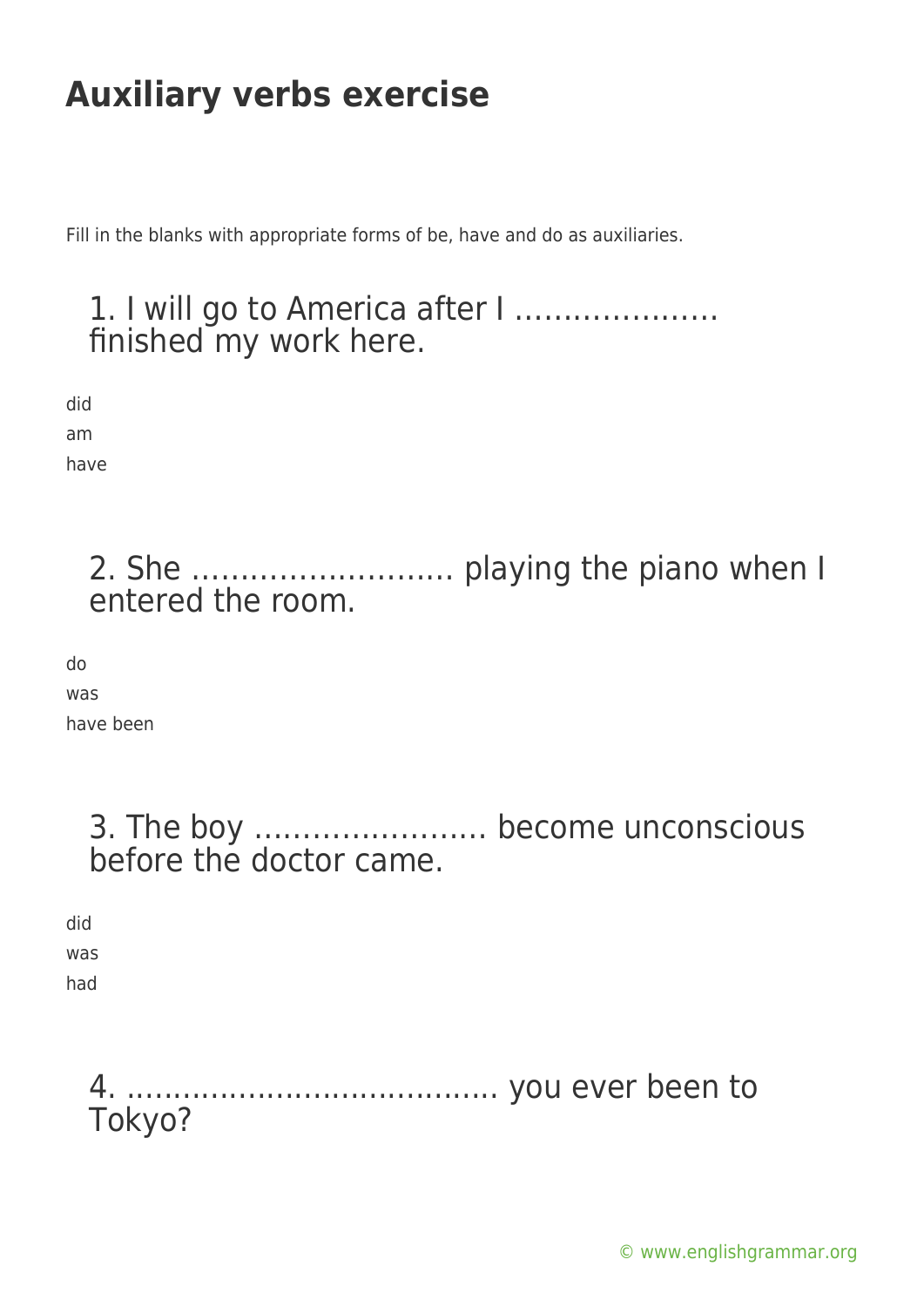Have Do Were

### 5. This is what he ............................... not seem to understand.

is does has

### 6. They ................................. engaged in a heated argument.

has did were

> 7. You ................................... being considered for the job.

are have am

[© www.englishgrammar.org](https://www.englishgrammar.org/)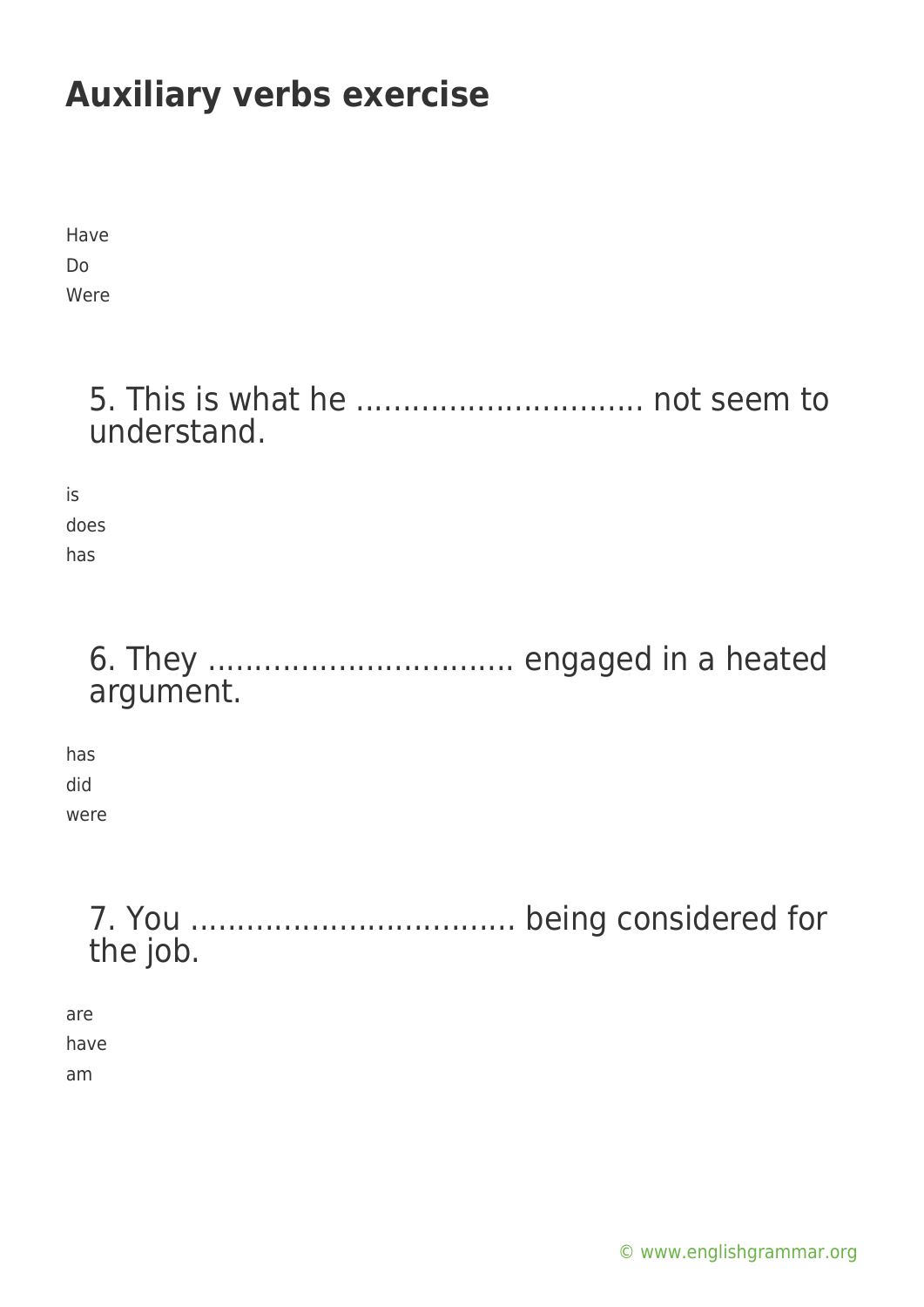| have |  |
|------|--|
| am   |  |
| do   |  |
|      |  |

9. The dinner .................................. being cooked.

is has have

### 10. My car ........................................ in the garage.

is does has

#### Answers

- 1. I will go to America after I have finished my work here.
- 2. She was playing the piano when I entered the room.
- 3. The boy had become unconscious before the doctor came.